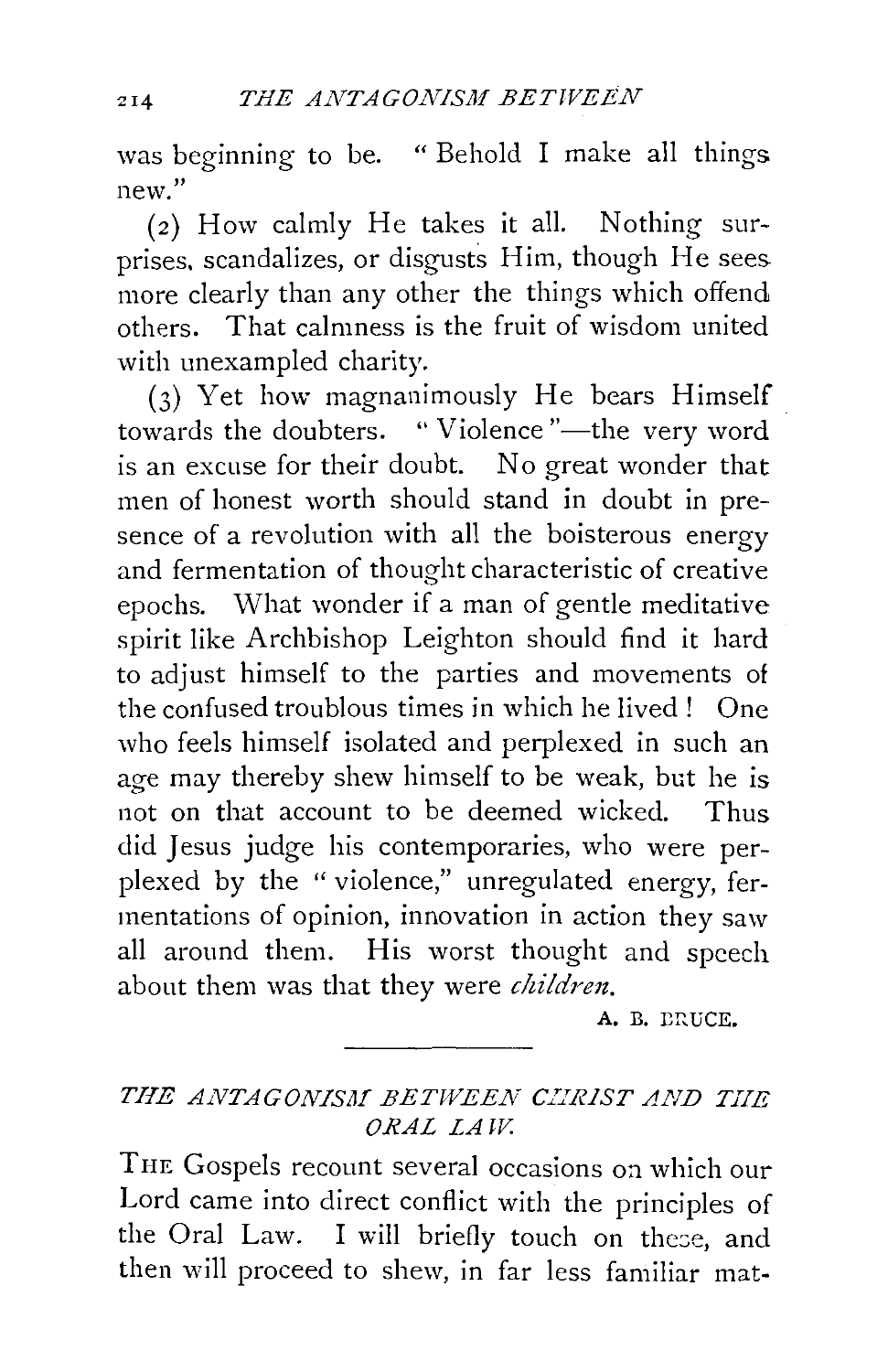ters of detail, the utter emptiness and hollowness of the system, the utter death and corruption of that meaningless ceremonialism which called down his ultimate judgments, and more than deserved his scathing denunciation.

1. The custom of washing the hands before a meal was not only a cleanly and desirable one, but was rendered absolutely necessary by the habits of the East, which involve the dipping of all hands into a common dish. But it is obvious that occasions would arise in which the nature of a meal, which might consist of dry bread and fruit-or some pressing urgency-or some difficulty of obtaining water at the moment, might render the custom impossible. For some such reason-and even Talmudists admit that handwashing *(nitilath yadaîm)* is needless if the hands be clean—the disciples had neglected to observe the traditional prescription; and instantly the Pharisees are  $-$  and that on grounds professedly sacred-as indignant as though the accidental nonobservance of a custom were little less heinous than the deliberate commission of a crime. They had elevated ablutions, and even the minutest regulations about the method of performing them, into a matter of religion. A whole order *(seder)* of the Talmud -that called *Taharôth*, or Purificationsis devoted to washings ; and two separate tracts of it, *Mikvâoth*, or "baths," and *Yadaîm*, or "handwashings," deal especially with cleansings of the person. These ablutions were extended to all kinds of objects, and in later days were accompanied by elaborate liturgies of recognized prayers. Indeed, so ultra-Pharisaic was this branch of Pharisaism, that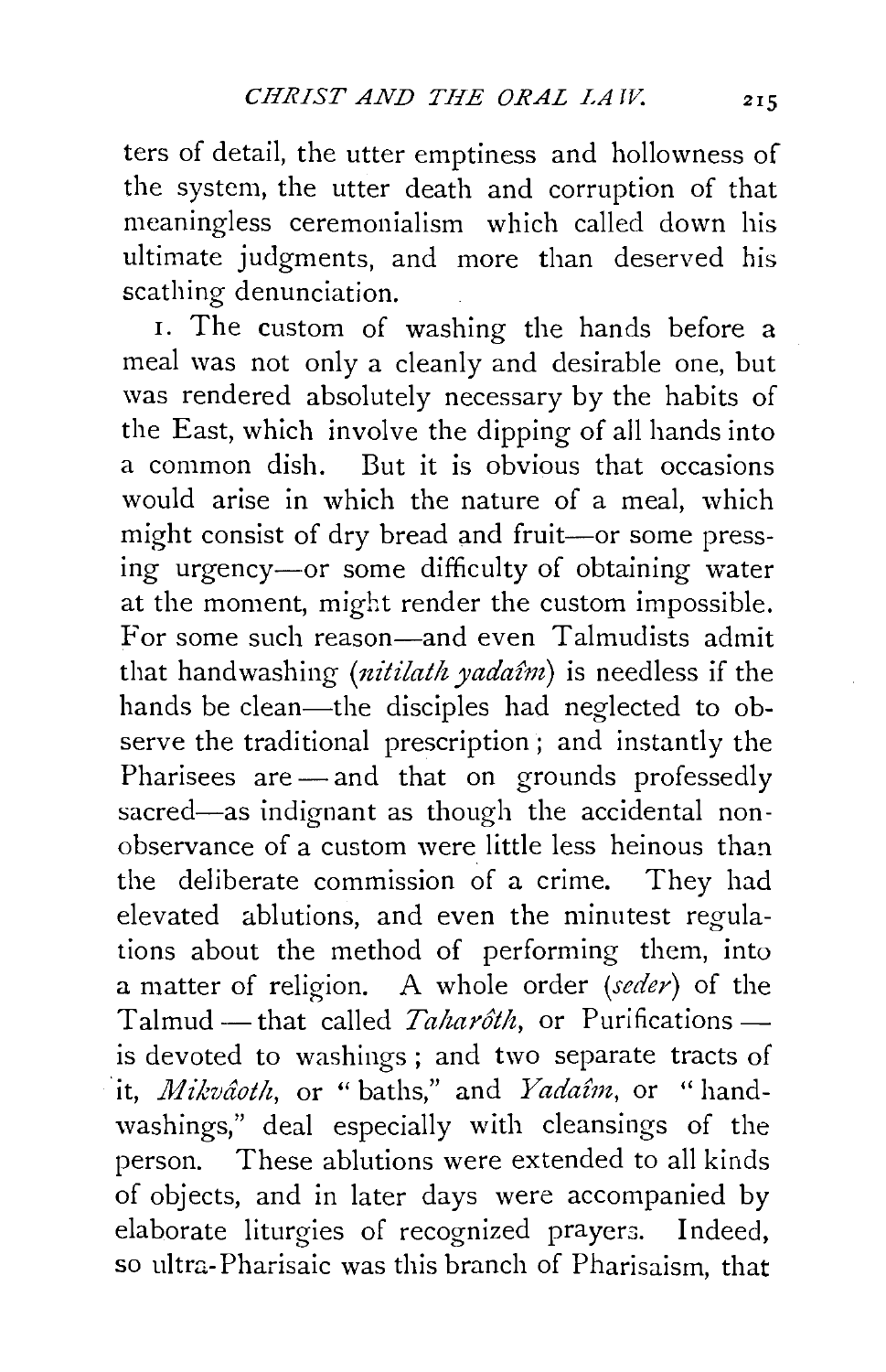it originated the jest of the Sadducees, who, seeing their opponents washing the Golden Candlestick, said that soon they would not be content until they could wash the Sun !

There are various stories in the Talmud in exaltation of the practice of ablutions. One<sup>1</sup> is about Rabbi Jose and Rabbi Juda, and how they entrusted their property to an innkeeper, to take care of for them during the Sabbath. Next morning he entirely denied all knowledge of the circumstance. In talking with him, however, they observed a pea in his beard, and going off to his wife, told her that her husband desired her to restore their property, and to mention, as a token of the genuineness of the message, the fact that he had had peas for dinner. Recognizing the fact, the wife returned the goods, and her husband afterwards beat her to death for it. The Talmudist seems rather to commend than otherwise the acute falsehood of the Rabbis. At any rate he does not breathe a single word of censure upon it, but uses the story to shew the disadvantage of neglecting ablutions, since, if the man had washed his beard after the meal, the pea would not have been there!

In another tract they mention the frightful fact that, by not washing his hands before a meal, a Jew was mistaken for a Christian, and so actually partook without knowing it, of swine's flesh !

In the treatise *Erubhin*<sup>2</sup> they tell how, when Rabbi Akibha was undergoing his last imprisonment, Rabbi Joshua usually brought him enough water to wash in, and enough to drink. On one occasion.

<sup>1</sup> Joma, viii. f. 83, 2 ; Buxtorf, Synag. Jud. p. 237.<br>
<sup>2</sup> Erubhîn, ii. f. 21, 2; Buxtorf, *ubi super*.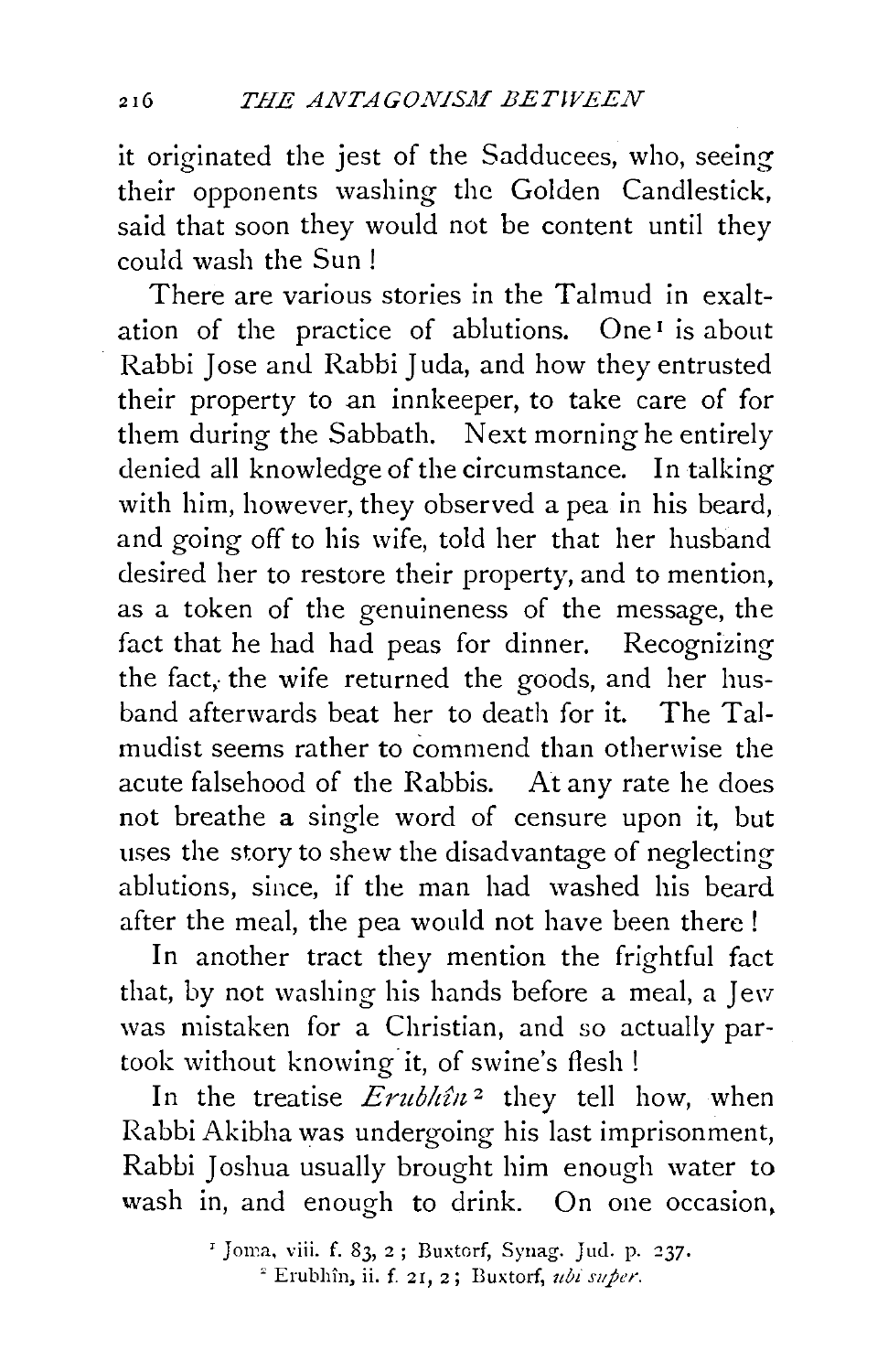however, the gaoler had drunk half the water, and although Akibha saw that there was not enough water for him to drink, he still exclaimed, "Give me water to wash my hands." " But," said Joshua, "there is not enough, Master, even for you to drink." Said Akibha, " He who eats with unwashen hands commits a crime deserving of death : better that I should kill myself with thirst, than that I should transgress the traditions of my fathers." Could there be a clearer illustration how utterly the Jews had failed to realize the precious truth of which they . had for centuries been in possession, that "mercy is better than sacrifice " ?

It is almost impossible not to suppose that this story of Rabbi Akibha's ceremonial scrupulosity is narrated with express reference to the narrative of St. Mark; and if so, it shews how little the Jews had been shaken in their allegiance to the mummy of their traditional formalism, and how little they had understood, or taken to heart, the noble lesson which our Lord uttered on this occasion, that all true pollution comes not from without, but from within.

2. Of the conflicts of the Pharisees with Christ about the Sabbath I need not here speak, but in my " Life of Christ" I have repeatedly endeavoured to elucidate the subject, and· to shew that there were no less than  $six$  memorable disputes on this question, and that they occupied nearly the whole period of our Lord's ministry. What grieved the heart of Jesus was the fact that the pride, the emptiness, the dull apprehension of the leaders of his race, should have gradually succeeded in imposing upon the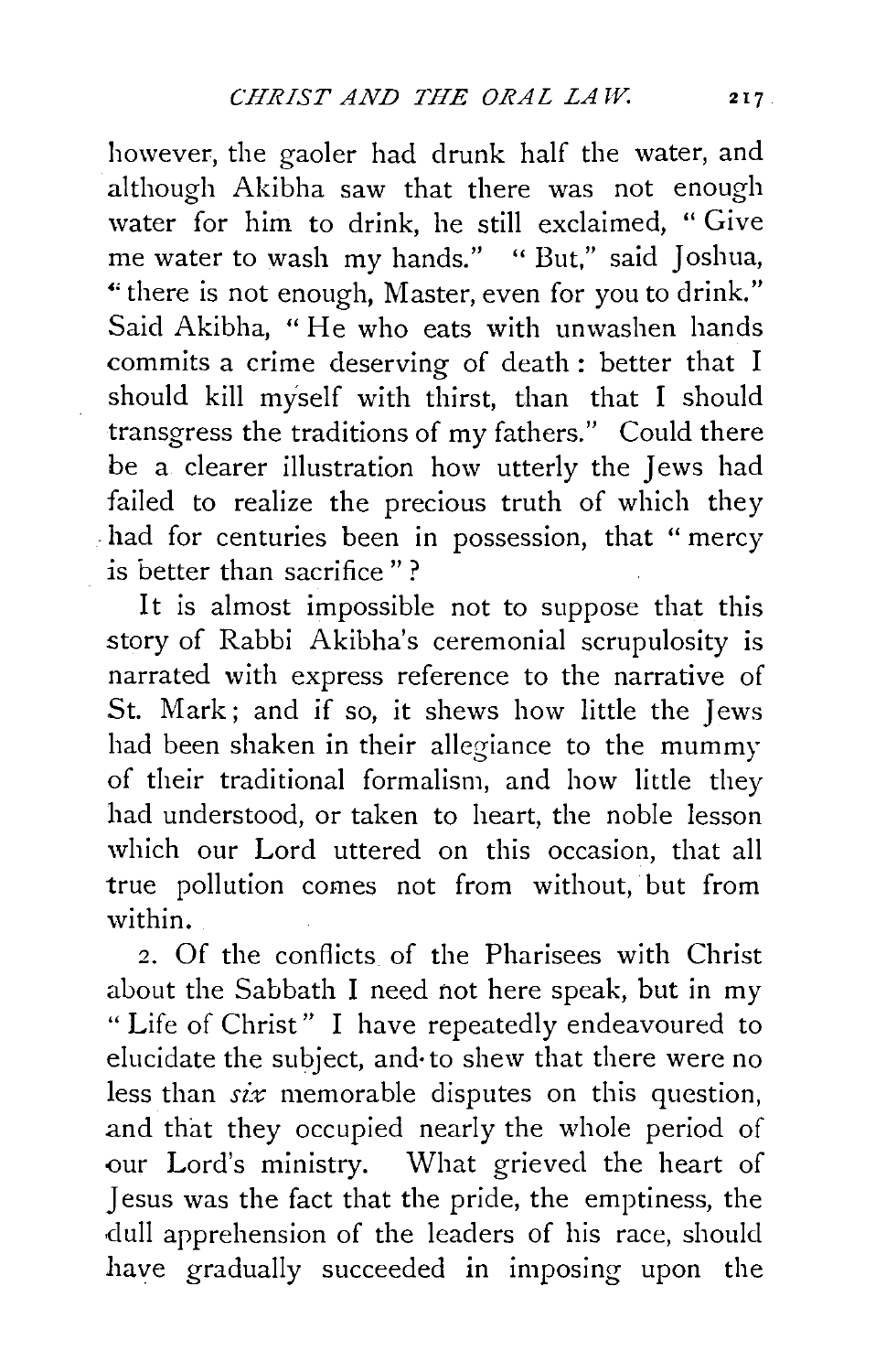people a heavy and meaningless burden in lieu of a divine and priceless boon ; so that by an iron network of minute trivialities, in which they had entangled the national conscience, they should have substituted a revolting bondage for a perfect and kindly rest. Alike the command of God and his. purpose had been broad and obvious. The com*mand* had been " to keep my Sabbaths and to reverence my sanctuary;" the *purpose* had been to turn . away men's hearts from the greed of Mammon, and to disburden them for a time from the weariness of toil. The Pharisees had refined and systematized until they had changed a day which God had intended for " a delight, holy to the Lord, and honourable," into a weary interspace of dull vacuity, coarse gluttony, and anxious scruple. Out of a merciful, simple, intelligible mandate, they had constructed thirty-nine *abhôth*, or primary commands, and perfectly endless *toldôth*, or derivative commands, of which many were puerile and many perfectly senseless. For instance, because threshing was forbidden by one of the *abhôth*, plucking corn was inferentially rendered illegal by one of the *toldôth*. Curdling milk on the Sabbath was forbidden, as a kind of building; and to walk on stilts, or to wear a false tooth; or to have a needle about one's person, or to give a letter to a heathen which he might conceivably carry on the Sabbath, were all forbidden by the same rule which forbade that bearing of burdens which had cost his life to the man who gathered sticks on the Sabbath in the wilderness. And while Hillel was content with confining Sabbatism to persons, Shammai extended it to animals, and even to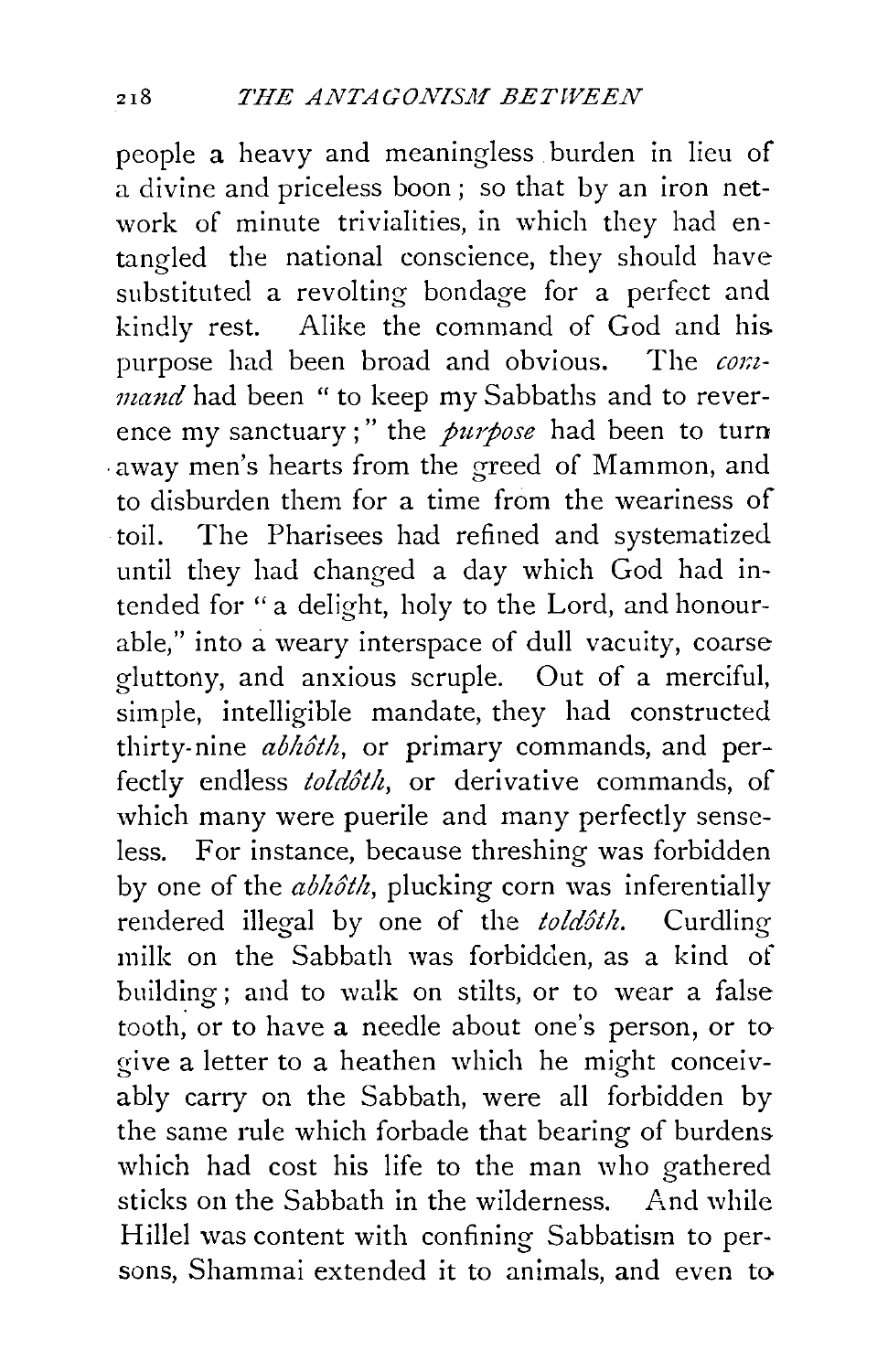things inanimate; so that it was a violation of the Sabbath if a man allowed his fowls to have a riband round their legs, or his nets to continue in a stream, or his lamp to burn on unquenched on the Sabbath day. How utterly Christ laid his axe at the root of all these commandments of men ; how absolutely opposed was his saying, that *"the Sabbath was made for man, not man for the Sabbath*," to the conceptions of several generations of Scribes and Pharisees, Sopherim and Tanaim, it is needless further to narrate.

3. Very instructive, again, in illustration of the history of Pharisaism, is the utterly preposterous development which the system gave to the rule respecting Fringes, a development which we will now briefly trace.

(I) Moses, in Numb. xv. 38, had laid down the broad and intelligible rule that the children of Israel were to make fringes (tsitsith) at the "wings," or corners of their garments, and to put upon them a thread  $\mathbf{I}$  of blue, that they might look upon it, and remember the commandment of the Eternal. The special symbolism of the *fringe* is no longer obvious, but Sir Gardner Wilkinson has shewn reason to believe that it was of Egyptian origin. The blue colour of the binding thread was an obvious reminder of the heavenly origin of the law, since blue was the natural and well understood emblem of heaven. Nor is there anything unreasonable in the tradition that the other threads were to be of white wool, the colour naturally standing as the emblem of purity and innocence. There was nothing servile and

<sup>1</sup> Not as in Authorized Version, "ribband."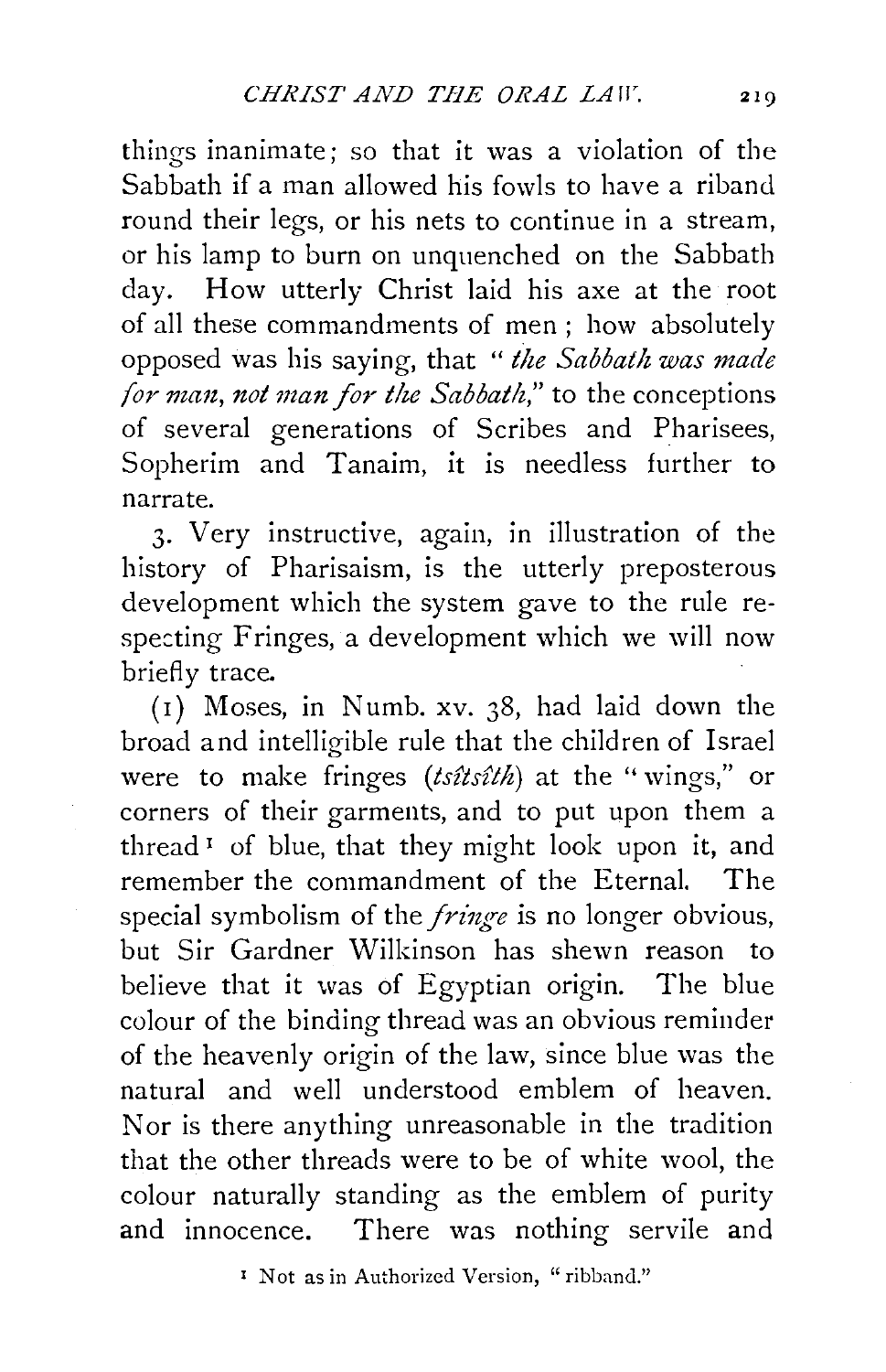superstitious in the use of a symbol so little burdensome, and our Lord Himself wore a fringed *talîth*,<sup>*1*</sup> though He did not, like the Pharisees, approve of the ostentatious amplitude of the ornament which they adopted in order to proclaim their scrupulous obedience to the Mosaic constitution.

But in the hands of the Scribes these fringes lost all their simplicity, and got mixed up with the most baseless fancies. The thread was to consist of four double threads of white wool, of which one thread was to be wound round the others—first, seven times with a double knot ; then eight times with a double knot ; then eleven times with a double knot; and, finally, thirteen times with a double knot. The reason of all this elaboration being that  $7+8+11=26$ , the numerical value of the letters of the word nw, *Yahveh*, or Jehovah; and 13 the numerical value of the word in~, *achad,* "one," so that the number of \vindings represents the words, *"Je!tovah is one,"*  and the five knots symbolize the books of the Pentateuch. Hence too is produced the notable result that the word *tsîtsîth*, which numerically represents 6oo, together with the eight threads and five knots, gives the number 6I3, which is also the number of the 248 affirmative and 365 negative precepts of the Law.

(2) And then, after all this mountainous mass of oral pedantry had been heaped on the simple Mosaic emblem, we are scarcely surprised to find that the importance attached to it became proportionately extravagant. Thus, since of these very numerous affirmative and negative precepts *all* could not be

 $I$  Matt. ix. 20.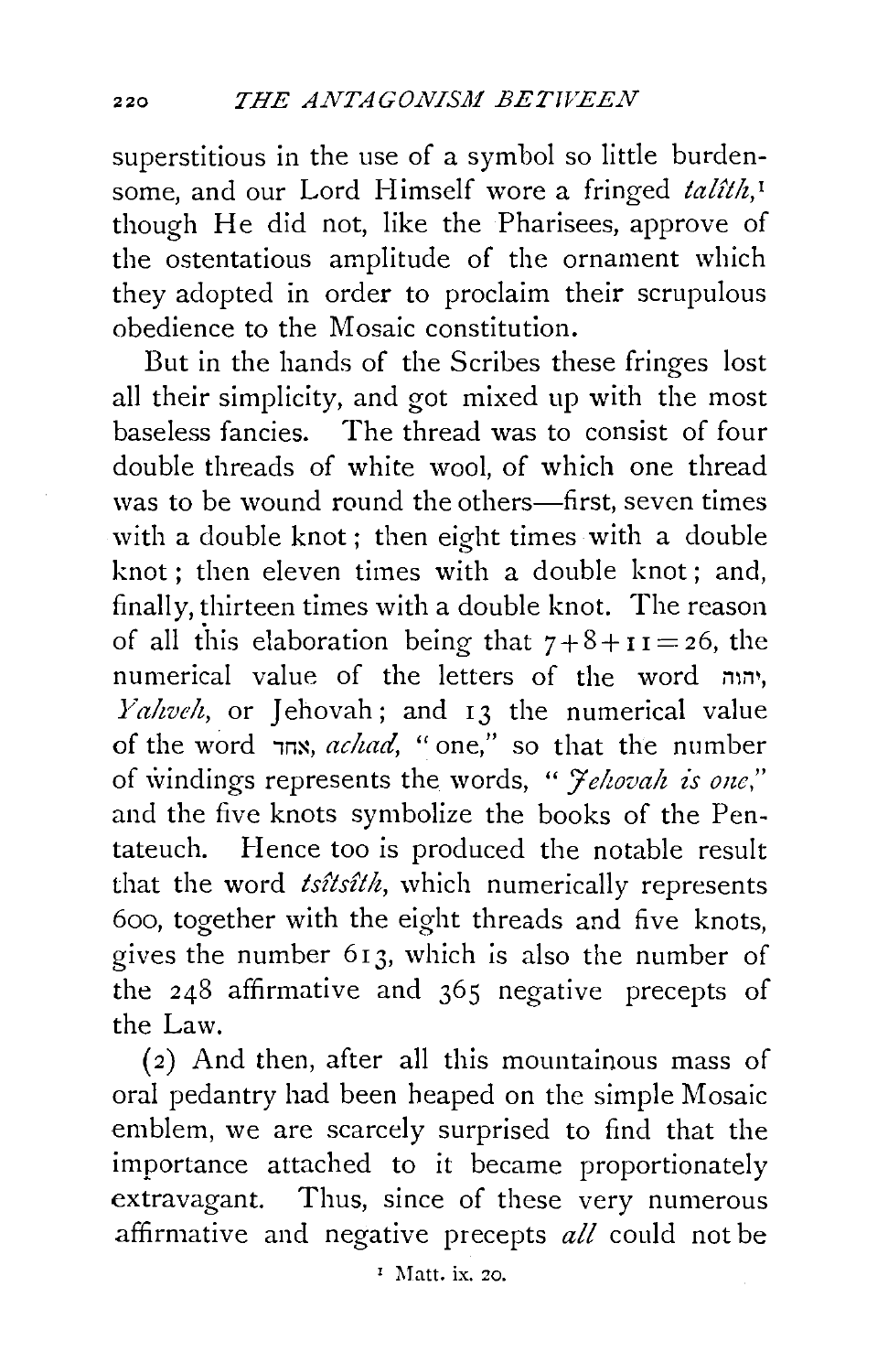of the same value, and since the Scribes were thus driven to classify some as "light" and some as " heavy," the question, which more than once was asked of our Lord, became a frequent subject of debate in the Jewish schools, namely, "Which was the great commandment of the law ? " and no less a person than Rashi is bold enough to answer that the first and great commandment is that about fringes!<sup>1</sup> And in the tract *Shabbath* we are told that Rabbi Joseph ben Rabba having been asked which commandment had been most strictly enjoined on him by his father, answered, "The law about fringes;" and proceeded to tell the well-known anecdote that on one occasion Rabba having accidentally stepped on his fringe and torn it while on a ladder, stayed where he was and would not move until it had been mended. Could the force of fetishworship further go ?

4· Exactly akin to the development of the rule about fringes is the history of Phylacteries, except that in the case of phylacteries there was far *less* original ground from which to start. But the smaller the apex, the broader was the inverted pyramid erected on it by the Rabbis ; and the narrower the aperture, the wider was "the ever-widening spiral *ergo"* which they evolved from it.

 $(1)$  Of the question as to whether it was ever intended that phylacteries should be worn at all, the reader can judge for himself. In Exod. xiii. 9, after the institution of the Passover, Moses adds : "And it shall be for a sign unto thee upon thine hand, and for a memorial between thine eyes, that the Lord's law

x Rashi on Num. xv. 41.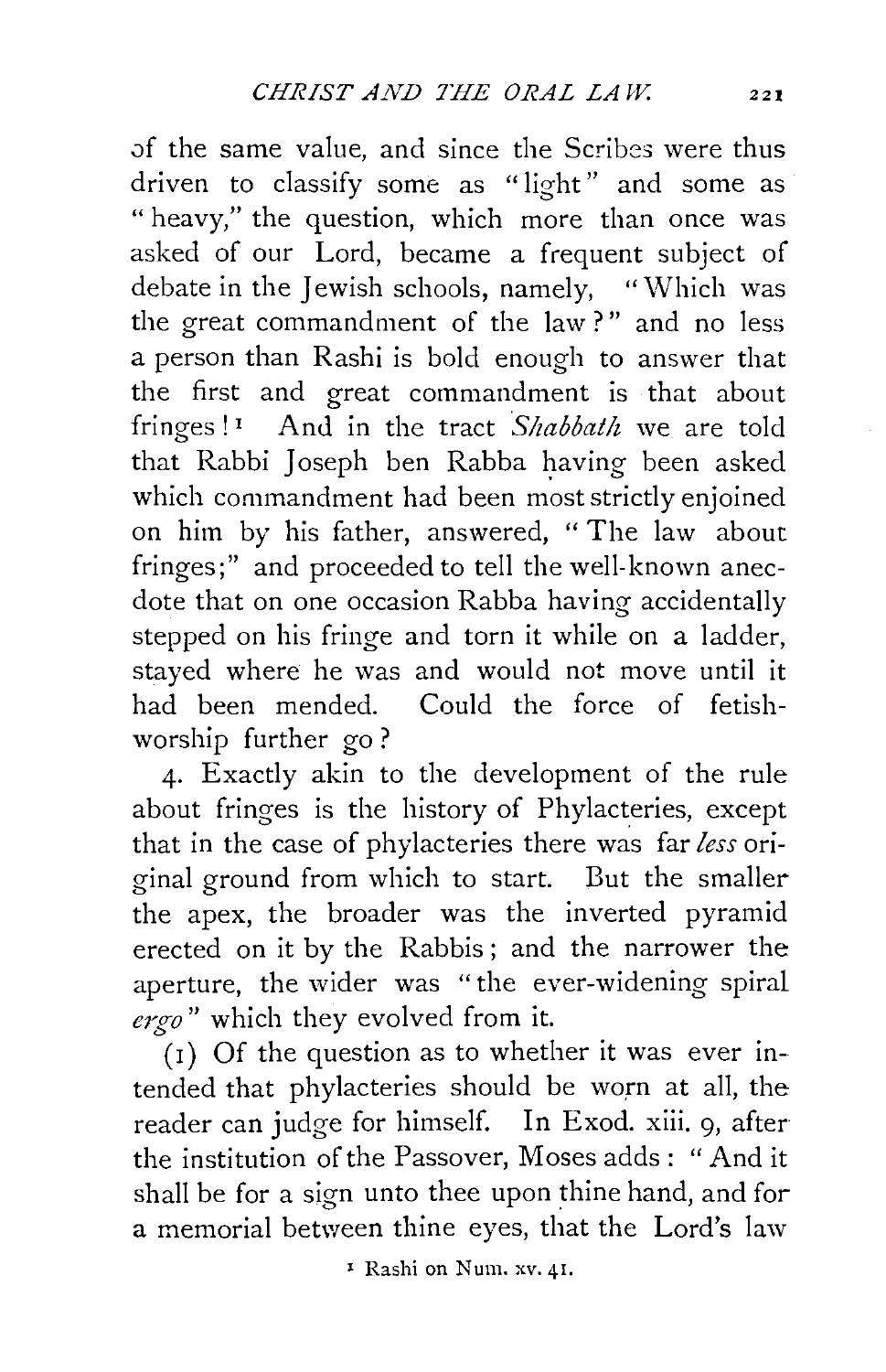may be in thy mouth." And in the 16th Verse, after mentioning the sanctification of the first-born to God, there follows, "And it shall be for a token upon thine hand, and for frontlets between thine eyes." In Deut. vi. 8, after general exhortations to obedience, the same passage precedes the verse, " And thou shalt write them upon the posts of thy house, and on thy gates ; " on which is founded the Jewish custom of using *mezuzoth,* or hollow cylinders containing these passages. The same injunctions are once more. found, in a similar connection, in Deut. xi. 18.

Now opinions will probably differ as to the question whether these commands were to be taken literally or metaphorically. The arguments in favour of their literal significance are that the Jews have never doubted that the use of *mezuzoth,* at any rate, was literally enjoined; and that, as this precept about phylacteries accompanies it, the literal sense must also apply to them. But the only arguments which, as far as they go, seem to me really valid, $I$  are those which  $(1)$  point out the affinity both of phylacteries .and *mezuzoth* to already prevalent Oriental and especially to Egyptian customs- a consideration which is obviously traceable in the Mosaic legislation; and (2) those which adduce the ordinance of the *ts£ts£th* to shew that Moses was not indifferent to the beneficial influence which may be exercised by obvious and significant symbols on the mind of a half-educated people.

<sup>&</sup>lt;sup>I</sup> The philological arguments usually adduced from the use of the words nix<sup>5</sup>, "for a sign" and  $\varphi$ ?, "*that* the Law," &c., instead of **1**, and, are surely not conclusive.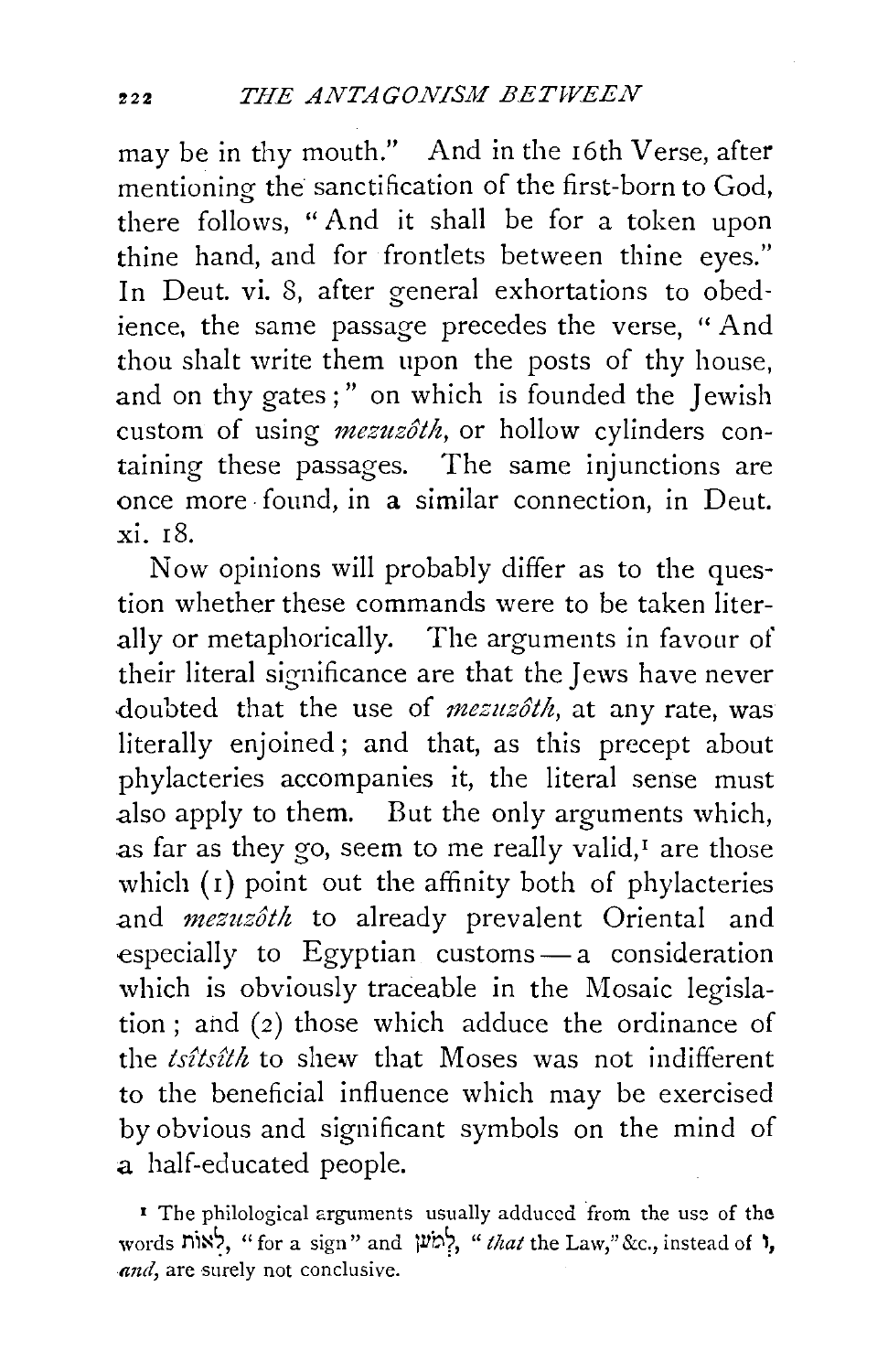Let these arguments be allowed their full weight; but they are at any rate *weakemd* by the fact that ( r) exactly similar exhortations are found in passages confessedly figurative, as in Prov. iii. 3, "Bind them round thy neck, write them on the tablet of thy heart;"<sup>I</sup> that (2) till a period long after the exile there is, so far as we are aware, *no shadow of a trace* of their use, which seems to shew that the earlier Jews attached no importance to them except in their figurative sense ; and (3) that the passages inscribed upon them, which relate to the sanctification of the first-born and obedience to the law-though they have been ingeniously explained by the Kabbalists as indicating the wisdom, reason, grandeur, and power of God-are far from being the most significant or memorable that might have been selected. And on these grounds the Karaites-by no means the least sensible of Jewish sects—have always rejected the use of phylacteries. This, too, is the conclusion arrived at by St. Jerome, who says that the wearing of these precepts on the hand merely indicates " *ut opere compleantur,"* and the wearing them on the head, "ut nocte et die mediteris in illis."

If, however, we concede that Moses *may* have intended the freshly-liberated Jews to carry on their persons certain fragments of his legislation, how immense is the development which their general direction has received at the hands of the Scribes and Talmudists; how minute are the regulations which grew up respecting them, and how exaggerated the importance attached to the due fulfilment of the merely mechanical side of the command! And how

1 Comp. Prov. vi. 21; vii. 31 ; Isa. xlix. 18.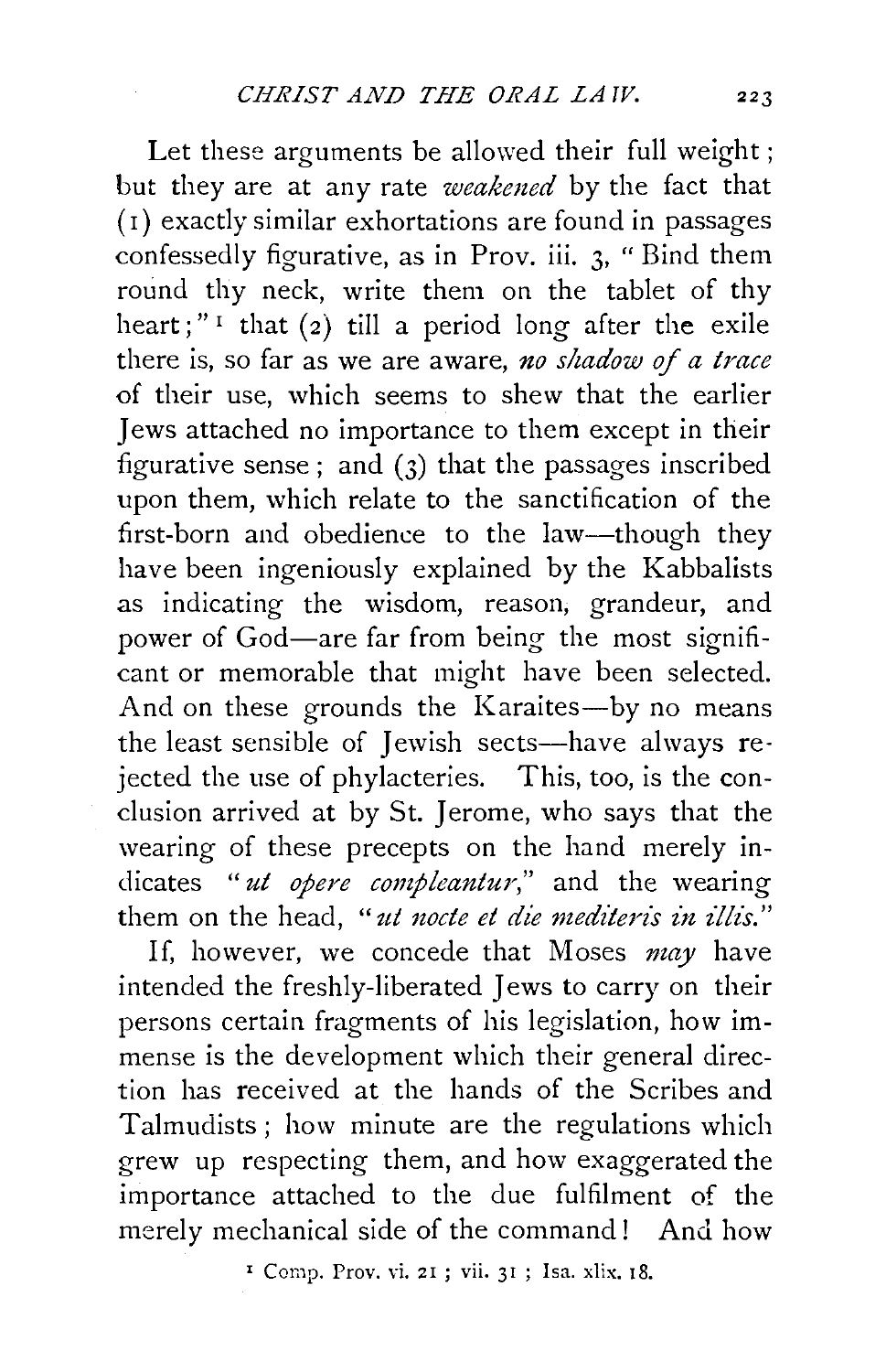clearly does this development illustrate once more the deadening effect produced upon the heart and conscience by an over-estimate of petty ritualisms.

( 2) For, according to the Rabbis, every Israelite was to wear-originally at all times, and in later days during the hour of morning prayer-two kinds of *Tephillin* or *Totaphôth*, as the prayer-boxes are called,-namely, the *Tephillin shel Yad*, or phylacteries of the hand, and the *Tephillîn shel Rôsh*, or phylacteries of the head ; the former to be bound above the elbow of the left arm, as being nearest to the heart, or seat of feeling; and the latter " above " (which was the Talmudic gloss for "between") the eyes, on the seat of the understanding. These were meant to indicate respectively the spiritual *power* and *crown* of Israel; the thongs which bound them being symbols of "the self-fettering by the Divine commands." Further, the phylactery of the head is to consist of a box *(beth)* of black calf-skin, with four compartments, in each of which (not to trouble the reader with *all* the minutiæ which the Talmud lays down as necessary) is folded up a slip of parchment, on which is written one of the four passages, Exod. xiii.  $I-IO$ ,  $I I-I6$ ; Deut. vi. 4-9; xi.  $I3-2I$ . Each of these parchment strips is to be tied up with well-washed hair from the tail of a calf, lest, if tied with wool or thread, any fungoid growth should ever pollute them. On the outside is to be, on the right, the letter  $Shin$  ( $v$ ) with three prongs, to stand for the name *Shaddai,*  the Almighty ; and on the left, the same letter with *four* prongs. In tying on the phylactery of the arm, in which is to be a *single* slip of parchment, with the same four passages written in four columns of seven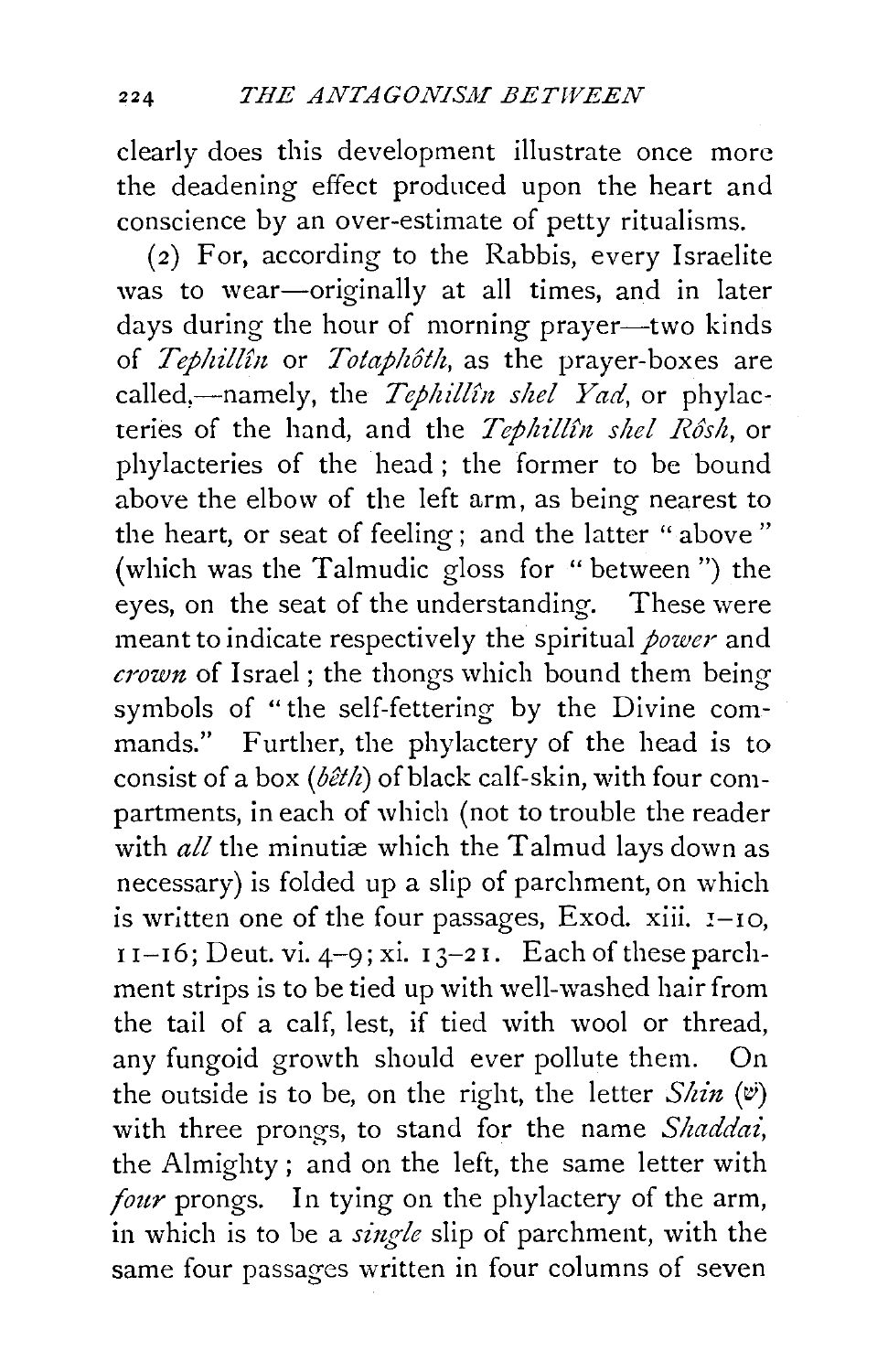lines each, the thong is first to be passed round the arm three times, so as to form the letter  $\vec{v}$ , then a knot is tied; then the thong is to have seven more twists (so as to form  $\psi$  and  $\psi$ ) with another knot; the various steps of the process being accompanied with appropriate prayer. Much might be added, but this is enough to shew what extension was given by the Oral Law to a perfectly general command ; and it was but natural that the extension should once more have led to the supernatural importance with which the wearing of phylacteries was invested. An extract from the Talmud will best prove this. "It is said in Exod. xxxiii. 23, 'I will take away my hand, and thou shalt see my back parts.' Rabbi Hana Bar-Bizna says, in the name of Rabbi Simon Hassida, *'That proves that God revealed to Moses the proper way to make the knot of phylacteries.'"* I The reader may not perhaps see the point of the remark, even if he has seen phylacteries, and knows the shape of the quadrangular knot of the loop which binds them at the back of the head. What is, however, meant is that *"the Eternal Himself wears phylacteries"2-a* question discussed among the Rabbis

<sup>1</sup> Bab. Berachôth, f. 7a (Schwab. p. 247).

2 This was proved as follows by Rabbi Abba Dcnjamin. In Isa. lxii. 8, God swears by his "right hand," and by the "strength of his *arm."* Now, "his right hand" represents the Law, as may be seen from Dcut. xxxiii. 2, "From his right hand went forth a fiery law for them;" and the "strength of his arm" means the phylacteries, as appears from Psa. xxix. II, "God gives strength to his people." Now strength is symbolized by the Tephillin, as appears from Deut. xxviii. 10, "All the people of the earth shall see that thou art called by the name of the Lord, and shall fear thee "-this fear-inspiring sign being, according to Rabbi Eliezer the Great, the *Tephillin shel Rôsh*. Rabbi Nachman Bar-Isaac asked Rabbi Hiya Bar-Abin what texts could be written on the phylacteries of God, and he and other Rabbis proceeded VOL. V. 16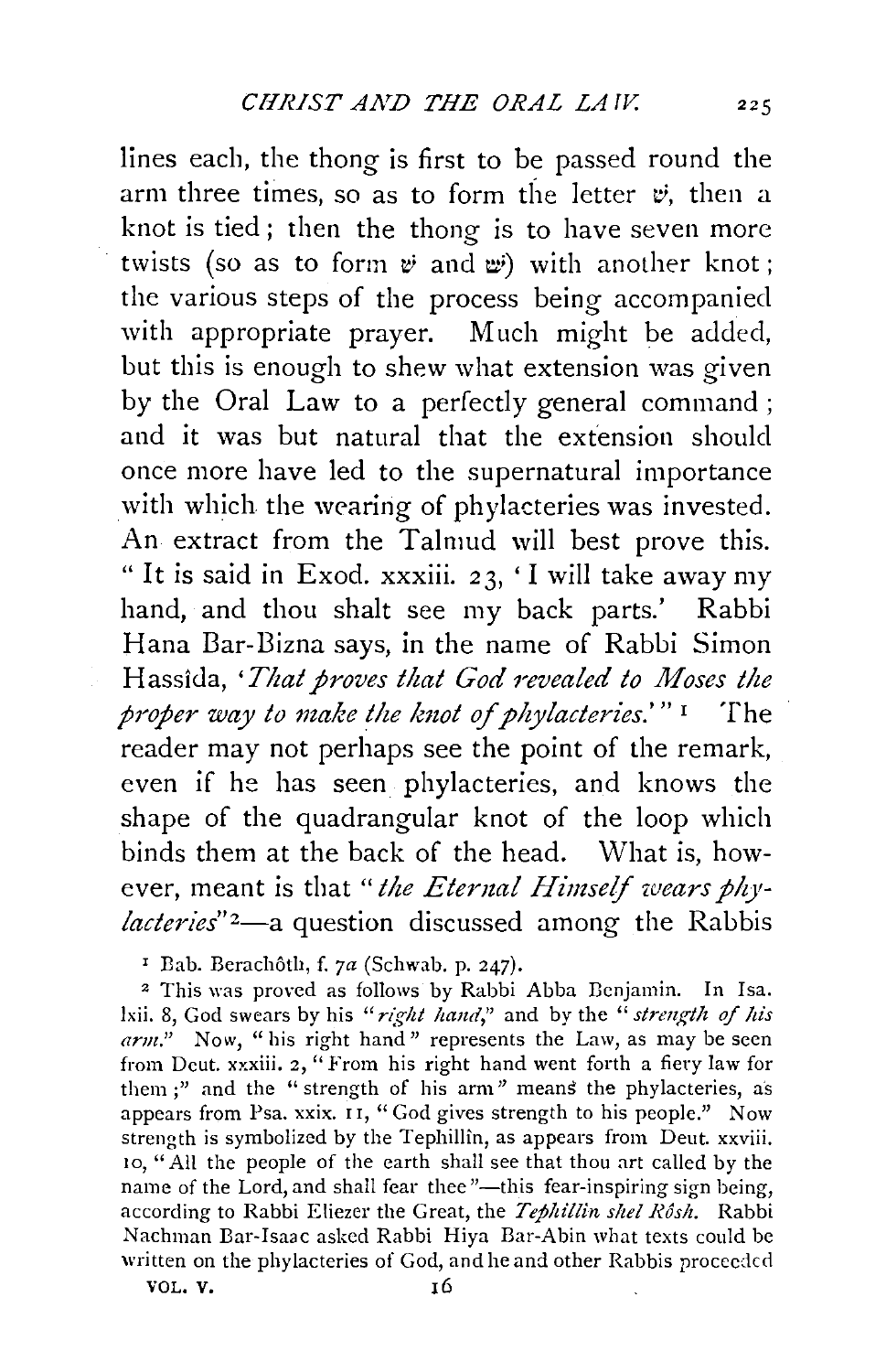quite as seriously as the scholastic one as to how many angels can dance upon a needle's point. The literal sense of this passage has, however, been found rather too shocking, and modern Jews explain *"the knot of the phylacteries*<sup>2</sup> to mean allegorically that "the Eternal, in revealing to Moses the object of creation, clearly demonstrated to him the mighty and unique power of the Creator in the order of his creation."

It has been denied by Dr. Ginsburg that the phylacteries were ever used as amulets : but as  $(1)$  he admits that *mezuzôth* were, as (2) this is a not improbable explanation of the *word* "phylactery," and as (3) it is in all ages and countries the *tmdency* to use sacred words in this superstitious manner, I must demur to his assertion. And surely the amulet view of them derives some support from such a story as the following.

" Rabbi Abin, in going out from an audience of the king, turned his back on him. The courtiers wanted to kill him ; but on observing *that two bands of fire conducted him,* they let him go out, according to the verse, ' And all people of the earth shall see that thou art called by the name of the Lord ; and they shall be afraid of thee' (Deut. xxviii. 10). Rabbi Simon Ben Jochai applied this verse even to the spirits of the demons." 1 These two bands are the lateral thongs of the phylacteries.

(3) After what we have seen of the process of accretion in the simple matters of fringes and frontlets, by which, under the manipulation of the stu-

to demonstrate, to their own satisfaction, what these must be. (Schwab. Bab. Berachôth, p. 241.) <sup>1</sup> Jer. Berachôth, v. i. (Schwab. p. 98.)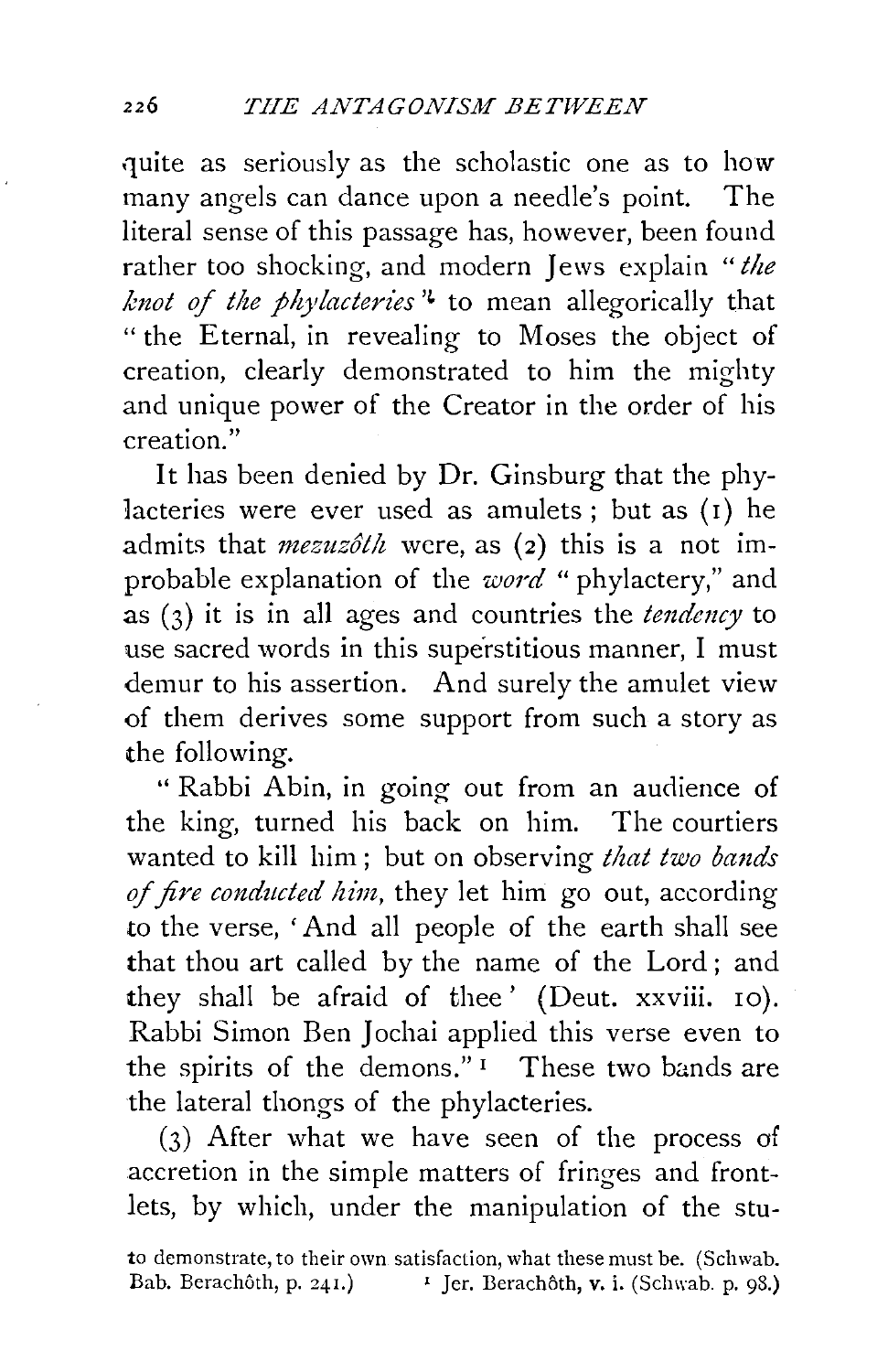dents of the Oral Law, they became so recondite and so important, we are hardly surprised to learn that, in our Lord's time, the Pharisees, like the modern Ashkenazim, "made broad their phylacteries and enlarged the borders<sup>\*</sup> of their garments;" or that different Rabbis asserted that "he who has *Tcphill£1z* on his head and arm, and *Tsitstth* on his garment, and a *Mezuzah* on his door, has every possible guarantee that he will not  $\sin$ ;"<sup>1</sup> or that it was, on the one hand, venial to say that phylacteries were not enjoined at all, because that would merely be an assertion against the Law, of which some of the words were "light" as well as some "heavy;"<sup>2</sup> but to say that the *beth* should have *jive totaphoth* or compartments instead of *four,* was a capital offence, because it was against the word of the Scribes, of which *all* were heavy." 3

(4) As the subject of the scriptural exegesis of Rabbinism is too wide to be handled in the remainder of this paper, it must be reserved for the next, and I will now only ask, What was the basis on which the Jews founded their immense devotion to the heavy fictions, and embarrassing minutiæ, and conscience-deadening burdens of their Oral Law?

(a) The answer seems to be that when, after the exile, a new and powerful impulse had been given, by the genius of Ezra and the enthusiasm of Nehemiah, to the study of the Law, it was inevitable that,

<sup>3</sup> See Gfrörer, Jahrhund. d. Heils. i. 146; Jer. Berachôth, f. 3b (Schwab. p. 17).

<sup>&</sup>lt;sup>1</sup> Menach. 33, 6 (Kalisch, Exod. p. 224).

<sup>2</sup> Mishna, "Sanhedrin," xi. 3· In the accompanying Jer. Gemara, the authority of Rabbi Ishmael is quoted to this effect, and Cant. i. 2 quoted to prove it.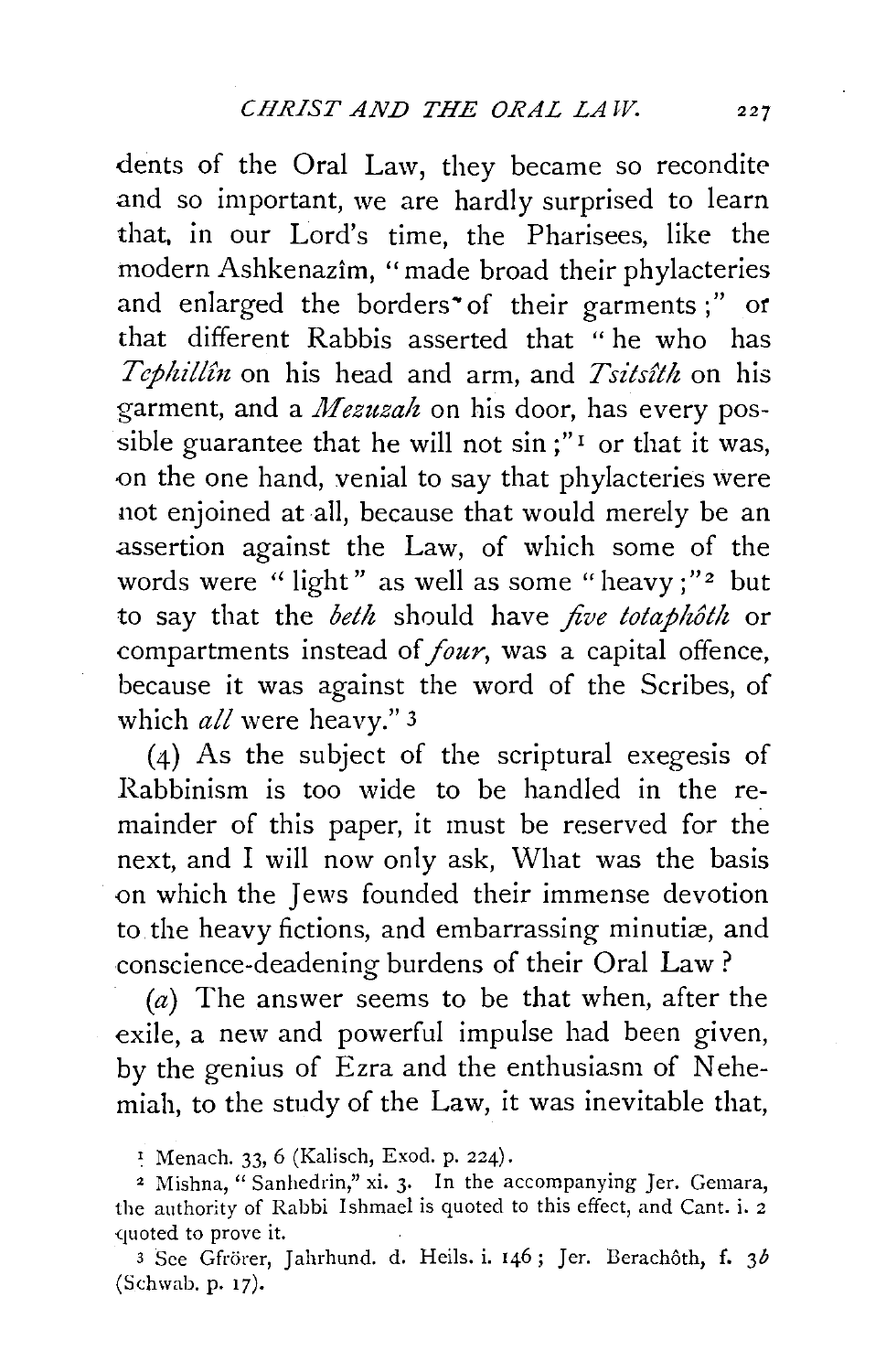in the minds of a people who had never realized the truth that the letter is nothing and the spirit everything, an infinitude of small questions of casuistry should have arisen. External scrupulosity, ceremonial correctness, elaborate ritualism, are things far more easy at all times than manly, free, and spiritual allegiance ; and the Jews were least likely of any nation to be exempt from that craving for the decisions of infallible authority which has always arisen among those who have failed to realize that what God desires is, not the service of the lips or the accuracy of the outward obedience, but the devotion of the heart and of the life. Doubtless, some of the questions which would arise could be settled by an appeal to precedent, which would tax the memory of the oldest exiles ; and then the notion that these precedents were founded on others still more ancient would soon be merged in a growing fancy that they were as old as the Law itself.<sup>1</sup> The formulation of this fancy into a rigid belief would not be long delayed, and accordingly we find generations of later-Jews adopting without hesitation the belief that the Oral Law-at any rate, all those parts of it which were called *Perushim* and *Dinerim*—were delivered by Moses to Aaron, by him to Eliezer, by him to· Joshua, by Joshua to the Zekanim, or elders,<sup>2</sup> by these to the Judges, by these to the Prophets, by these to Ezra and the Sopherim of the famous Keneseth

<sup>1</sup> Among the elements of the Mishna we find-" *Gezerôth*, extemporaneous decisions demanded by emergencies ; Tekanôth, modification of usages to meet existing circumstances ; and *Elalim,* universal principles under which a multitude of particular cases may be provided for" (Etheridge's Heb. Lex. p. 119).

2 See Maimonides' Preface to the Mishnaic order *Zeraim,* or" Seeds."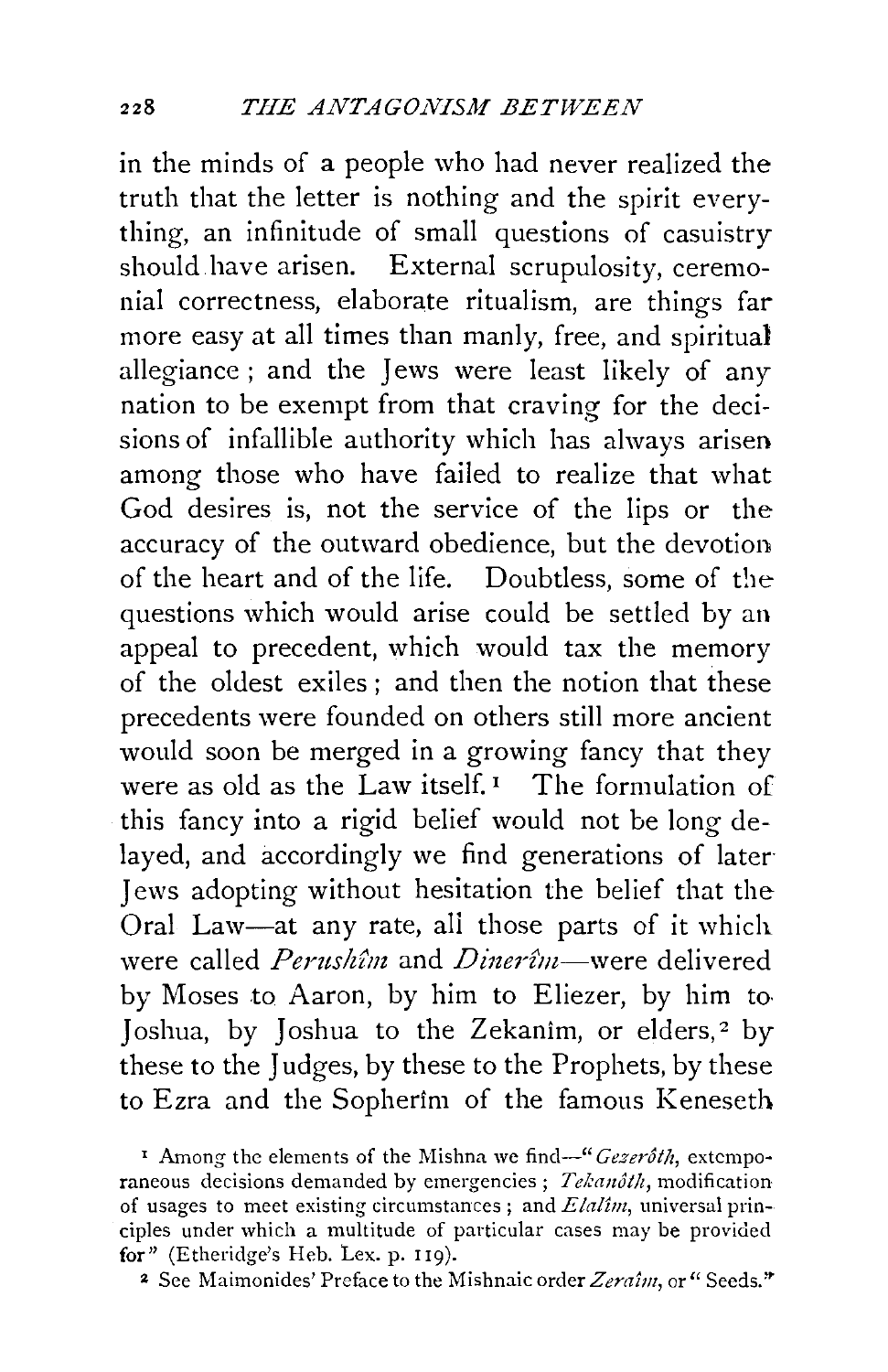Haggedola, or Great Synagogue, and by these to the *Tana£m,* or " authoritative teachers," who handed it down to the *Amora£m,* or "discoursers," and so on through the remaining schools of Jewish Rabbis.

(b) Very strange are the " scriptural proofs," or  $collateral$  illustrations  $-$  if even this less authoritative expression may be applied to utterly arbitrary and fantastic inferences drawn from sacred texts by utterly impossible principles of interpretationwhich the Rabbis sometimes condescended to adduce in favour of such assertions. Thus, Rabbi Levi Bar-Hama said, "Why is it written, in Exod. xxiv. <sup>I</sup>*2,* 'Come, ... and I will give thee tables of stone, and a law, and commandments, which I have written, that thou mayest teach them '? The *'tables'* contain the Ten Commandments; the 'written law' is the Pentateuch : and the 'commandments' are contained in the Mishna. The words *'which I have writtm'* correspond to the Prophets and the Hagiographa;<sup>1</sup> and the words 'that thou mayest teach *them* ' to the Gemara. *This proves that the Oral Laws-the* Mishna and the Gemara-were given to Moses on Sinai."<sup>2</sup> Similarly it was a favourite belief of the Jewish doctors that, in Deut. iv. 14, the word *"statutes"* referred to the Written, and the word *"judgments"* to the Oral Law. Yet another proof was derived from Exod. xxxiv. 27: "And the Lord said unto Moses, Write thou these words : for *after t!te tmor* (·~-:,y, *a! p£,* 'according to the *mouth')* of

<sup>1</sup> The difficulty of "which I have *written*" in a text thus perverted to *prove* the existence of an *oral* law, was thus set aside by a purely arbitrary and absurd limitation. Rashi gets over it by the remark (on Exod. xxiv. 12) that "all the six hundred and thirteen commandments are comprehended in the ten."

*z* Bab. Berach6th, f. *sa* (Schwab. p. 234).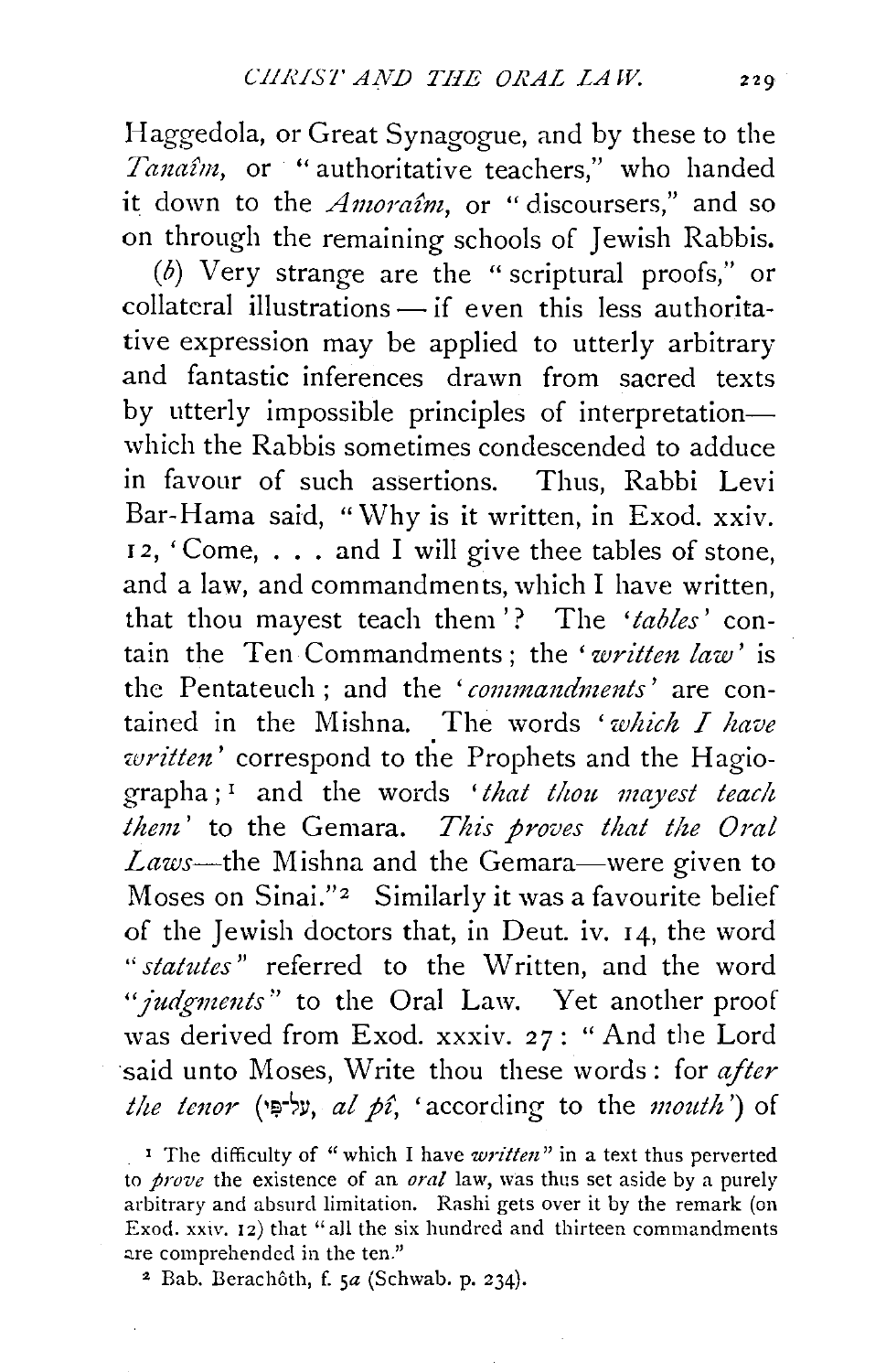these words I have made a covenant with thee and with Israel;" where great stress is laid on the use of the word "mouth," to shew that the Mosaic legislation had one great division of it a *Toralt shebeal P£,* or "oral," as well as a *Torah sltebeheteb,* or " written" Law.<sup>1</sup>

The last extravagance of which the Jews were guilty was to put this mass of loose heterogeneous tradition, not only on a level with the ceremonial law, but even with the Ten Commandments; and finally to exalt the Mishna above the Pentateuch, and even the heavypedantries of the Gemara above the Mishna. Every one has heard the Rabbinic remark that whereas the Law is like salt, the Mishna is like pepper, and the Gemara like spice : the Law like water, the Mishna like wine, the Gemara like spiced and aromatic wine : 2 that the Law is the body, but that the Mishna is the soul, and the Gemara the very *mens animi*, the very soul of the soul. I have already shewn that disobedience to the Oral Law was regarded as far more heinous than defiance of the written precept. It may be worth while to adduce further illustrations of an opinion which so strongly proves the necessity for our Lord's condemnation of the "tradition of the fathers," because it made of none effect the Word of God (Mark vii. 13). The following anecdotes, from the Mishna and Jerusalem Gemara of the treatise Berachôth  $(\S$  i. 7),

1 See Weil, *Le Judaisme,* i. IOI.

2 See Babha Metz:a, *33a.* "The study of the Bible is a matter of indifference ; of the Mishna a virtue ; of the Gemara the highest virtue." In Bab. Chagiga, *xa,* the verse, Zach. viii. 10, "Neither was there any peace to him that went out or came in," is explained to mean that "when a man leaves the Halacha *(i.e.,* the Talmud) for the Bible he has no more peace." Gfrorer Jahr. d. Heils. i. 151; Eisenmenger Entd. Judcnt. i 330.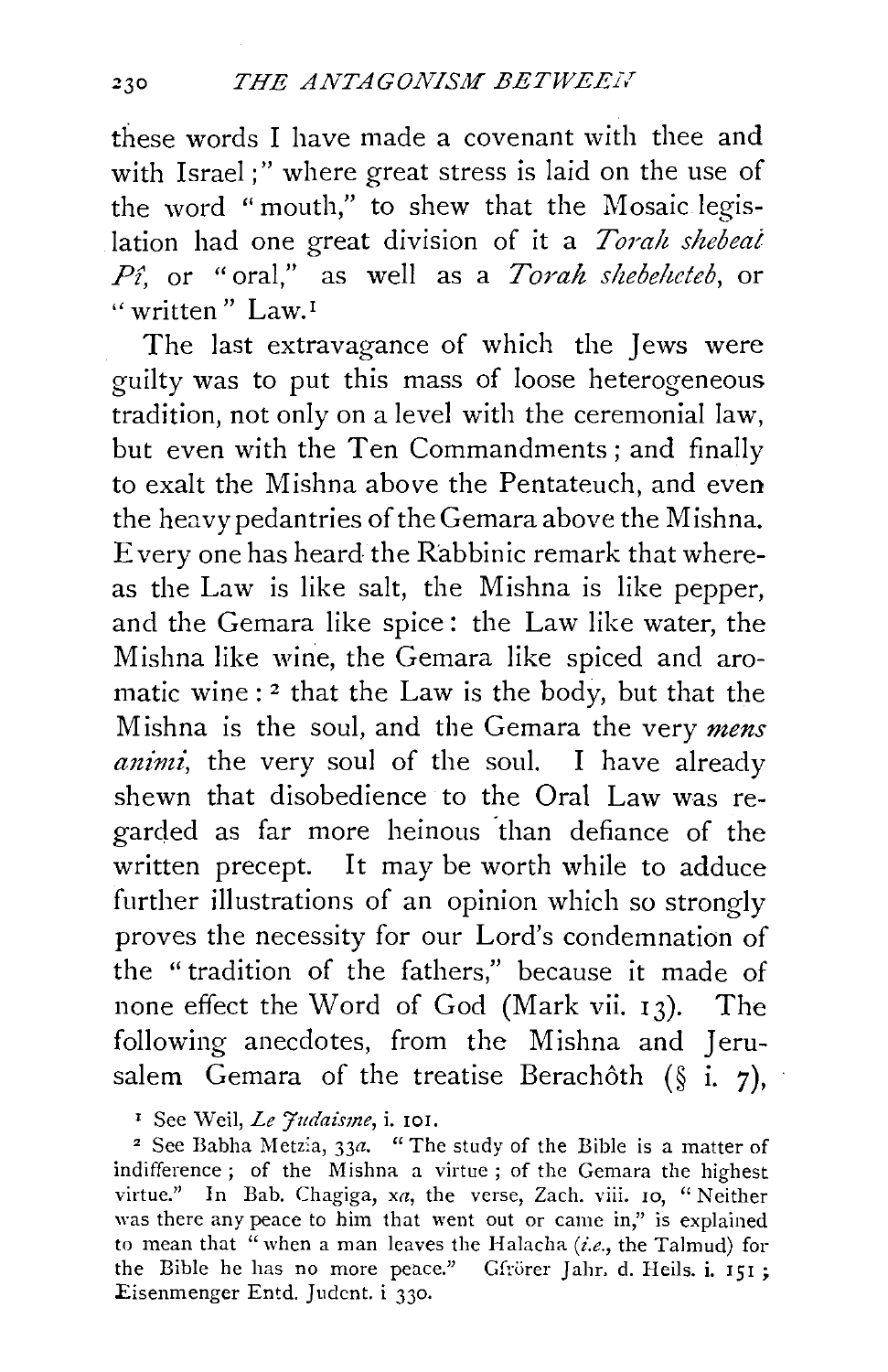will amply serve this purpose. "I was once travelling," says Rabbi Tarphon, "and having bent to read (the Shema), according to the advice of Shammai, I ran the risk of being captured by brigands, because I did not catch sight of them. 'You deserved to be punished,' was the reply, 'for not having followed the opinion of Hillel.'" On this the Gemara remarks that, according to Rabbi Simon Bar-Vawé, in the name of Rabbi *Johanan*, the words of the Rabbis are preferable to those of the Law (Cant. viii. 10). And here is the proof of it. Rabbi Abba Bar-Cohen, in the name of Rabbi Juda Bar-Pari, observes that if Rabbi Tarphon had not read the Shema at all, he would only have broken an affirmative precept, and so have deserved a slight punishment; but in reading it contrary to the rule of Hillel he was guilty of a capital crime, in virtue of the principle that, *"Whoso breaketh a hedge"* [in this instance the famous *Se)'ag la-thorah,* or Hedge round the Law], "*a serpent shall bite him*" (Eccles. x. 8). Then follows the passage already quoted, about the four compartments of the phylactery, and then the following remarkable observations. " Rabbi Hanania, the son of Rabbi Ada, in the name of Rabbi Tanchoom Bar-Rabbi Hiya, says,' The words of the wise are weightier than those of the prophets. It is written (Micah ii. 6, 11), "They say, Prophesy not. *They* [i.e., the wise, the Rabbis] shall prophesy." Whom do the prophet and the sage resemble ? They resemble two couriers sent by a king to a province. As to one of them, he orders that, unless he shews his signet and his turban, they are not to listen to him; as to the other, that they are to believe him without these credentials. Thus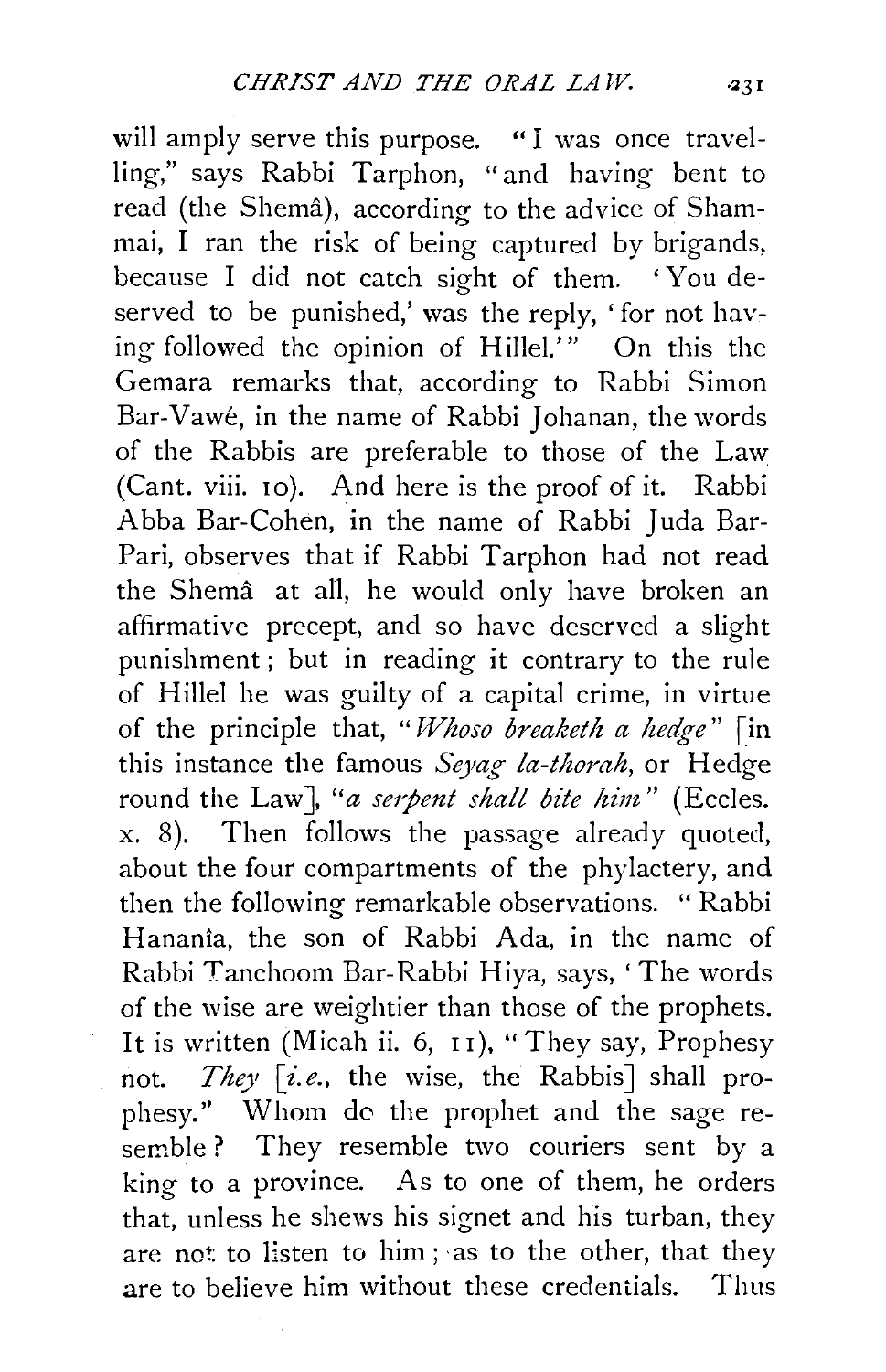for the prophet it is said, " He shall give you a sign or a miracle" (Deut. xiii. 2); while here it is said (Deut. xvii. II), "According to the law which they [the sages] shall teach you.""

In the bolder Talmudic utterances God Himself is represented as studying the Talmud, and we are therefore less astonished to learn that many modern Jews in the East, if they profess to any learning whatever, study nothing else. Such knowledge is most assuredly but little more valuable than the arrogance, at once gross and ignorant, which, according to the testimony of many of their own co-religionists, characterizes the living Rabbis of Jewish communities scattered throughout the East.

5· I will conclude this paper with two Hagadoth, to shew the astonishing and imperturbable self-confidence of the Rabbis in all their system of narrow, shallow, and useless pedantry, which they took for learning and inspiration. One is from the Babha Metzia (86 *a).* 

Once, in the Heavenly Academy-for in heaven, too, there are Rabbinic Schools, as on earth-there rose a learned discussion on the right of the leper. God-the High Rabbi of Heaven-explained a particular case as clean. The entire heavenly Academy -the angels-all disagreed with Him. Then they said, "Who shall decide between us?" They agreed to refer the matter to the decision of Rabbi Bar-Nachman, who stood unrivalled in his reputation for his critical judgment in all cases of casuistry affecting lepers. The Death-Angel was accordingly sent to him, caused his death, and brought his soul into the heavenly assembly. The question was propounded to him, and he, to the no small delight of the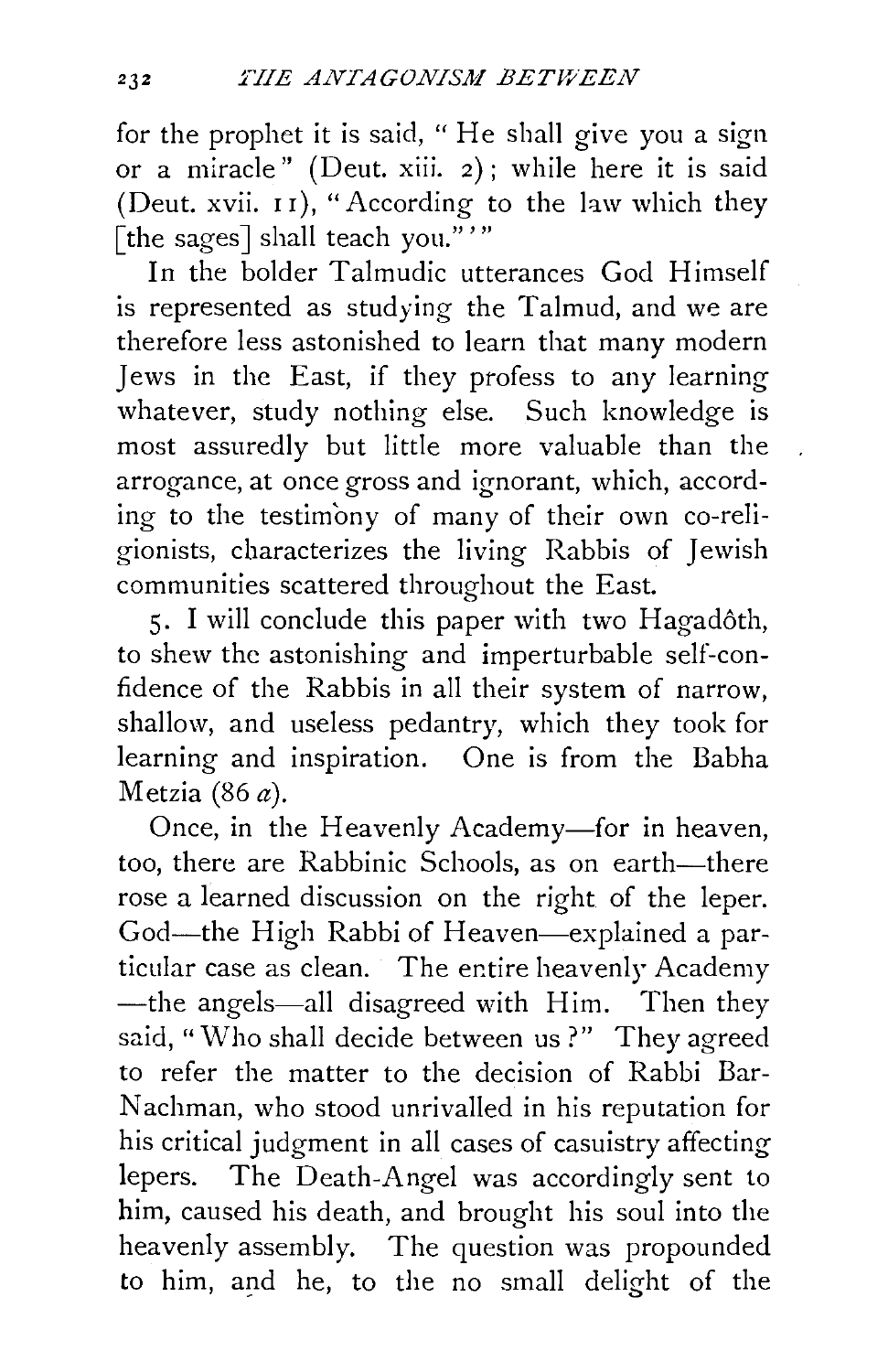Supreme, decided in his favour. Accordingly Rabbi Bar-Nachman was glorified by many "Daughters of a Voice,"-i.e., sounds from heaven,-and miracles were wrought at his grave.<sup>1</sup> Under such circumstances, Rabbi Solomon Jarchi may well say, in his commentary on Deut. xvii. 11, that even if the Rabbis teach that the right hand is the left, and the left the right, they must be believed.<sup>2</sup>

The second story, which becomes positively sublime in the intensity of its arrogance and the impregnability of its self-satisfaction, is also from the Babha Metzia (f. 59 $\delta$ ).

Once in a Beth Din a grave question of doctrine had been discussed, and Rabbi Eliezer was at variance with the opinion of his colleagues : it referred to the law about things clean and unclean. Argument after argument was adduced by Rabbi Eliezer, and refuted. " If right is on my side," he at last exclaimed, in indignation, "let this caroub-tree furnish my proof." Instantly the tree plucked itself up by the roots, and transported itself a hundred ells. "What matters this portent?" exclaimed the Rabbis, "and what does this caroub-tree prove in the question between us?" "Well then," replied Rabbi Eliezer, "let this brook that rolls near us demonstrate the truth of my view." Instantly, marvellous to relate, the waters of the brook began to flow back to their source. " What matters it," again exclaimed the Doctors, "whether the waters of this

. <sup>1</sup>Edzard Abhoda Zara, ii. p. 365. The anecdote, as I have said elsewhere, will remind the reader of Pope's not wholly unjustifiable rcmark about Milton's discussion in the "Paradise Lost:"

"In quibbles angel and archangel join,

And God the Father turns a school divine."<br><sup>2</sup> Gfrürer, *ubs super*, p. 149.